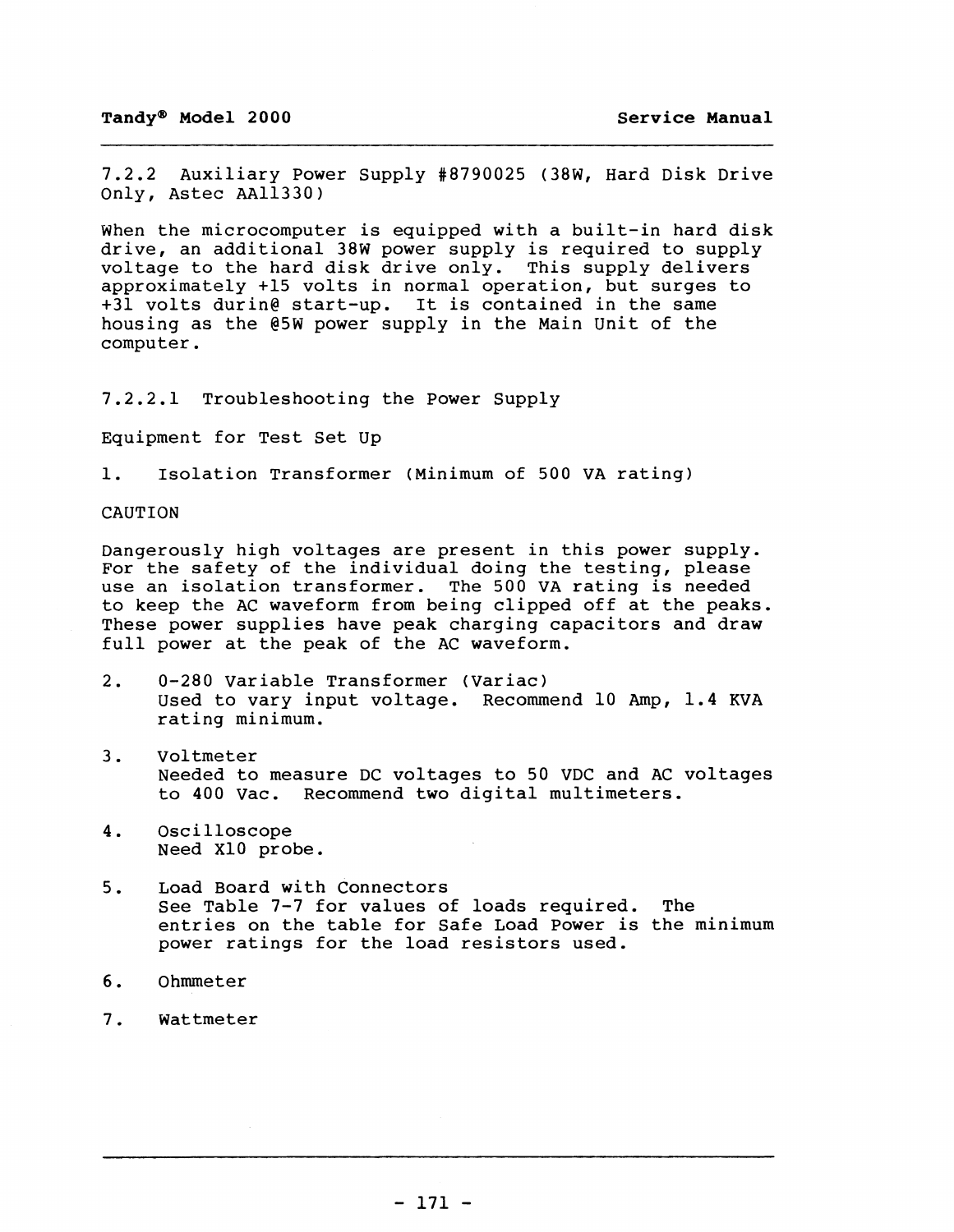#### setup Procedure

Set up as shown in Figure 7-35. You will want to monitor the input voltage and the output voltage of the regulated bus, which is the +5 Volt output with DVMs. Also monitor the +5 volt output with the oscilloscope using 50 mv/division sensitivity. The DVM monitoring the +5 Volt output can also be used to check the other outputs. See text under NO OUTPUT for test points within power supply.



Figure 7-35. Test Setup

#### Visual Inspection

 $\ddot{\phantom{a}}$ 

Check power supply for any broken, burned, or obviously damaged components. Visually check fuse. If there is any question, check with an ohmmeter.

|        |                 |             | <b>SAFE</b>       | <b>MAX</b> |           | <b>SAFE</b> |
|--------|-----------------|-------------|-------------------|------------|-----------|-------------|
| OUTPUT | <b>MIN LOAD</b> | LOAD R      | <b>LOAD POWER</b> | LOAD       | LOAD R    | LOAD POWER  |
|        |                 |             |                   |            |           |             |
| $+5$   | 0.45A           | $11.11$ ohm | 5W                | 2.5A       | 2 ohm     | 25W         |
| $+12$  | 0.3A            | $0.40$ ohm  | 8W                | 2.02A      | 24.24 ohm | 50W         |
| $-12$  | 0               | 0           | 0                 | 0          | $120$ ohm | 2W          |

Table 7-7. Load Board Values

- 172 -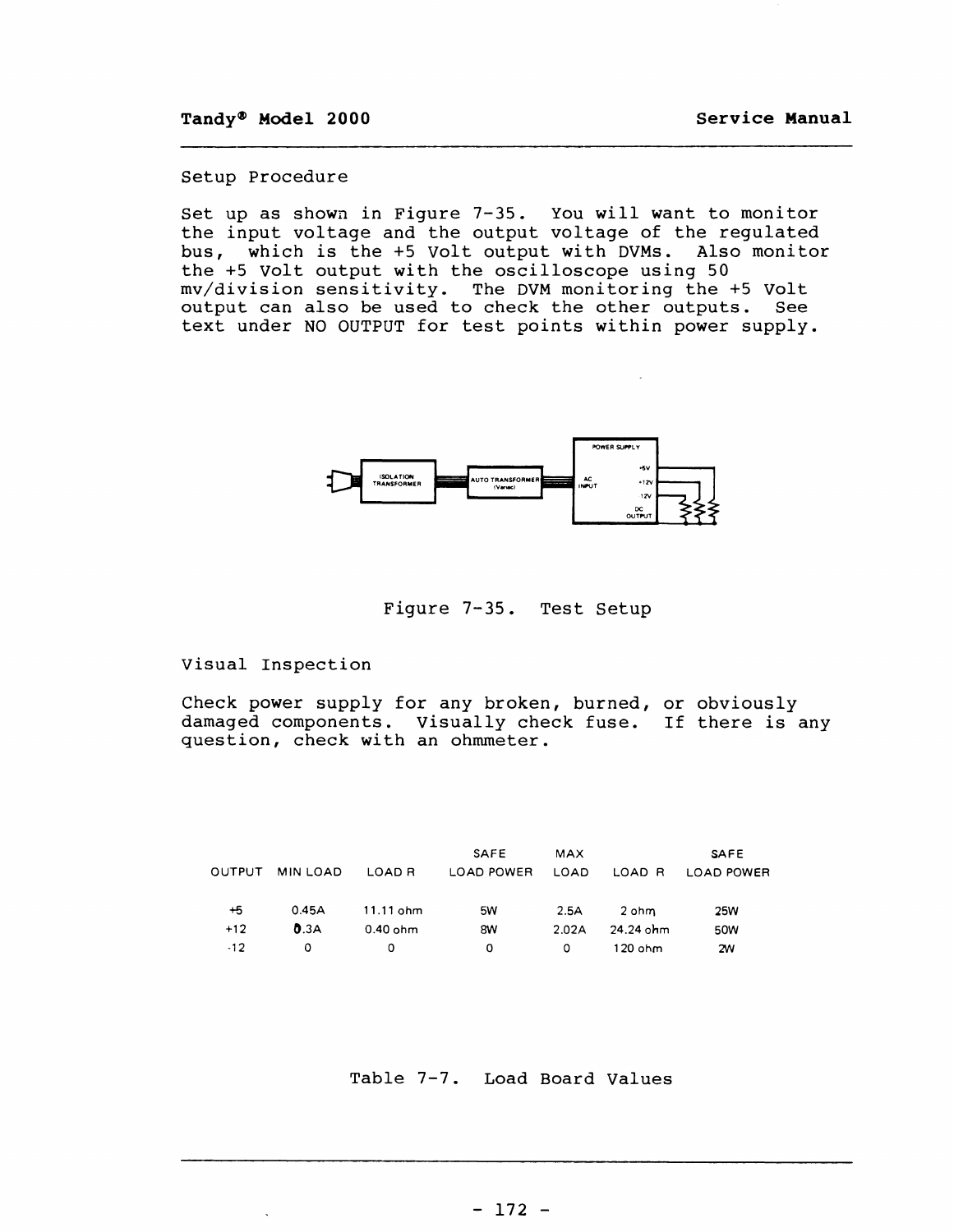### start-up

First note the position of the input voltage select wire. This wire can be found at the end of the PCB opposite the input/output connectors. Make sure that the jumper wire is in the proper voltage location.

Load the power supply with minimum load as specified in Table 7-7. Bring power up slowly with the variable transformer while monitoring the +5 Volt output with the scope and DVM and the input with a DVM and wattmeter. If the wattmeter shows significant power with low AC power being applied, shut down and refer to section following on NO OUTPUT. The supply should start with approximately 80-120 Vac applied and should regulate when 95 Vac is applied. If the output has reached +5 volts, do a performance test as shown in PERFORMANCE TEST which follows.

### NO OUTPUT

- 1. Check Fuse. If the fuse is blown, replace it but do not apply power until the cause of failure is found.
- 2. Preliminary Check On Major Primary Components. Check thermistor (Rl), diode bridge (OBI), power transistor  $(Q2)$ , and catch diode (D3), turn-off transistor  $(Q1)$ , emitter resistor (RIO), and diode (01) for shorted junctions. If any component is found shorted, replace it.
- 3. Preliminary Check On Major Secondary Components. Using an ohmmeter from output common to each output (with output loads disconnected), check for shorted rectifiers or capacitors. If +12 volt output is shorted, also check crowbar SCR (SCR1) and zener (Z1).
- 4. Check For B+. set up power supply and attach XIO scope probe ground to end of Rll closest to input capacitors. Slowly turn up power and check for B+ on the (+) terminal of the diode bridge (OBI). with the input at 95 Vac, this point should be 120-140 Vdc. If this is not measured, check the fuse, thermister (Rl), DBl, R2, D3, and input capacitors C6 and C7.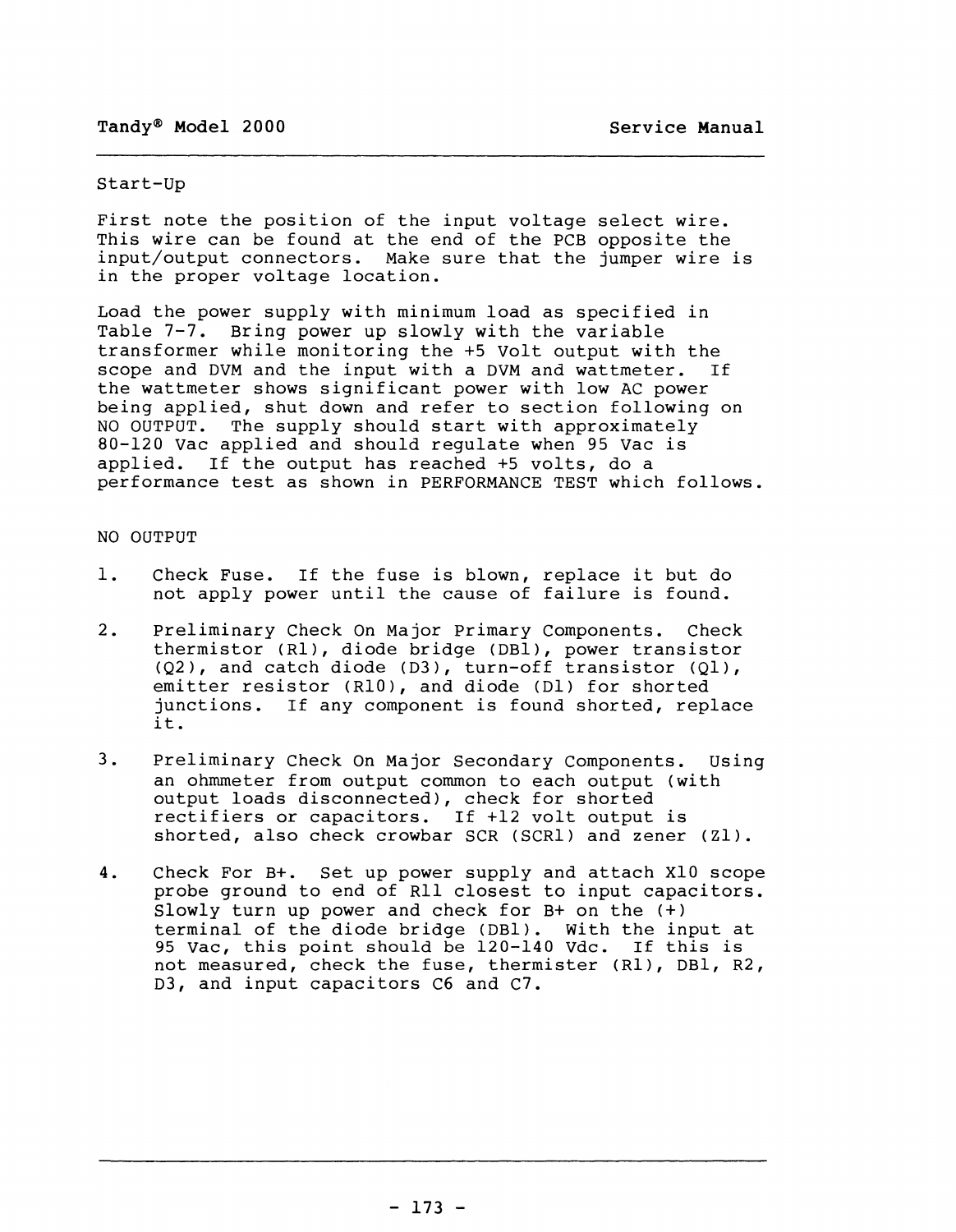5. Check Q2 Waveforms. Using XIO probe on the case of T03 package of Q2, check the collector waveform. The transistor should be switching, with the correct waveform shown in Figure 7-36. If this is not present, check for a shorted junction on Q2.



Figure 7-36. Q2 Collector Waveform

If OK, check the base waveform as shown in Figure 7-37. The base of Q2 is the uppermost of the two center leads on the back of Q2 heat sink. If this waveform is not present, check L3, Q1, and D1, secondary components Q3,  $\overline{D11}$ , D12, 05, and L4. If any of the semiconductors is found shorted or if an inductor is open, replace it.



Figure 7-37. Q2 Base Waveform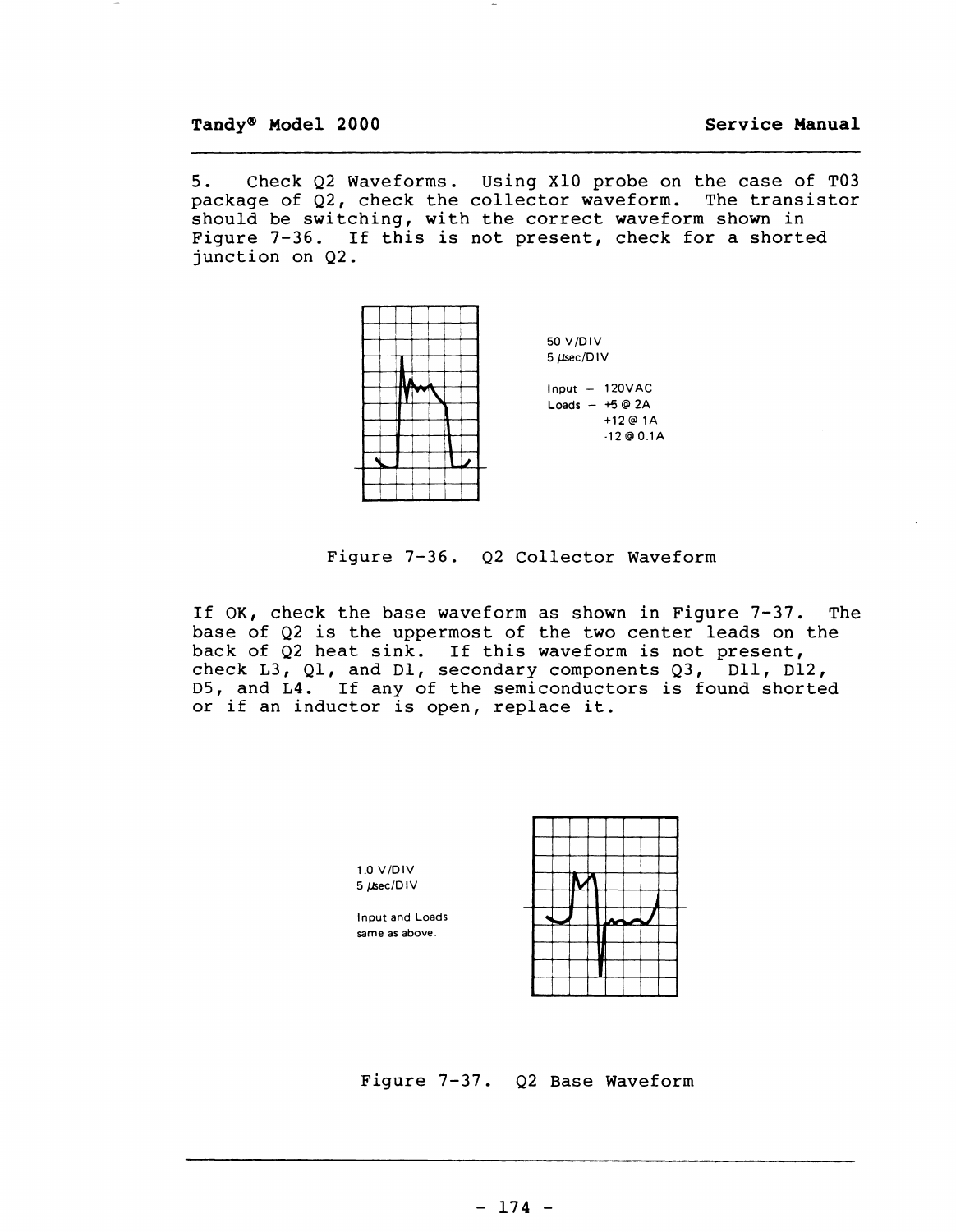## **Performance Test**

**Each of the test conditions noted below should be set up and results noted to be within the limits specified.** 

| Test | Input    | +5 Load | $+12$ Load | $-12$ Load |
|------|----------|---------|------------|------------|
|      | 95 V AC  | Max     | Max        | Max        |
| 2    | 128 V AC | Max     | Max        | Max        |
| 3    | 120VAC   | Max     | Min        | Min        |
| 4    | 128 V AC | Min     | Min        | Min        |
| 5    | 95 V AC  | Min     | Min        | Min        |

|                                 | <b>VOLTAGE AND RIPPLE SPECIFICATION</b> |        |         |            |
|---------------------------------|-----------------------------------------|--------|---------|------------|
| OUTPUT                          | MIN                                     | MAX    | NO LOAD | RIPPLE     |
| $+5$                            | 4 75V                                   | 5.25V  |         | $50mV$ P-P |
| $+12$                           | 11.40V                                  | 12.60V |         | 150mV P-P  |
| $-12$                           | $-11.00V$                               | 15.00V |         | 150mV P-P  |
| Max<br>Max<br>Min<br>Min<br>Min |                                         |        |         |            |

**\* Applies to resistive load only. Not under system operating conditions.** 

**Table 7-8. Performance Tables** 



# **Figure 7-38. Power Pin Assignments**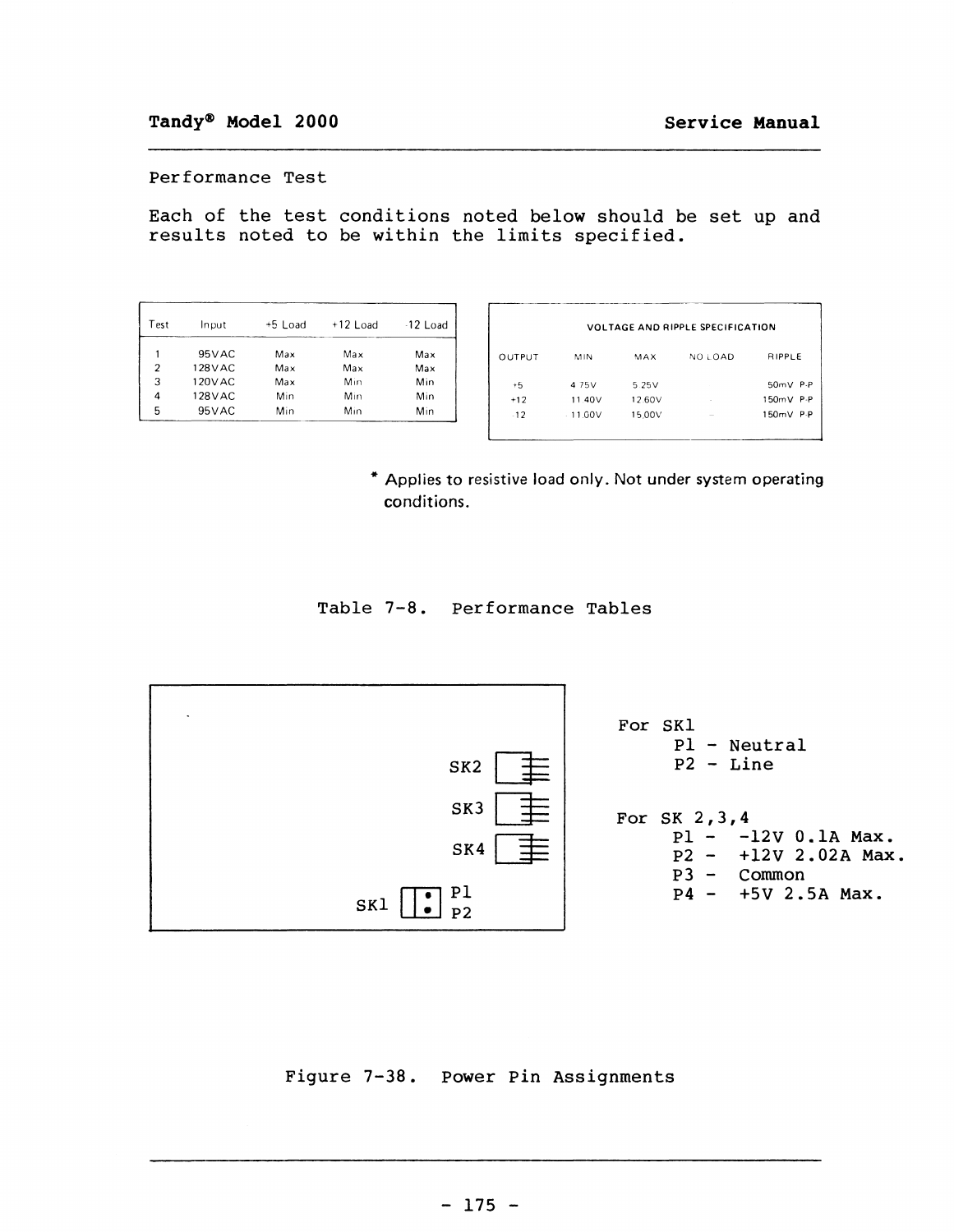| R           | R <sub>1</sub>     |                      | R4 R2 R5<br>$R6 - R13$ | $R14 - R18$                 |
|-------------|--------------------|----------------------|------------------------|-----------------------------|
|             | -C1<br>$C$ 2, 3, 4 | C 24 C 5<br>CG, 7, 8 | C10<br>C9              | $C_1$ 11<br>C <sub>12</sub> |
| L/T         |                    | $\Box$               | L <sub>3</sub>         | T 2<br>$4 -$                |
| Q/D         |                    |                      | D1 Q1 D2<br>Q2 D4 D3   | $D5 - D9$ $D11 - D13$ $Q3$  |
| <b>MISC</b> | E 1                | DB1                  |                        |                             |

 $\sim 10^{-10}$ 



 $\top$ 



**Schematic, Power Supply 8790025 (Astec AAl1330)** 

**- 177 -**

L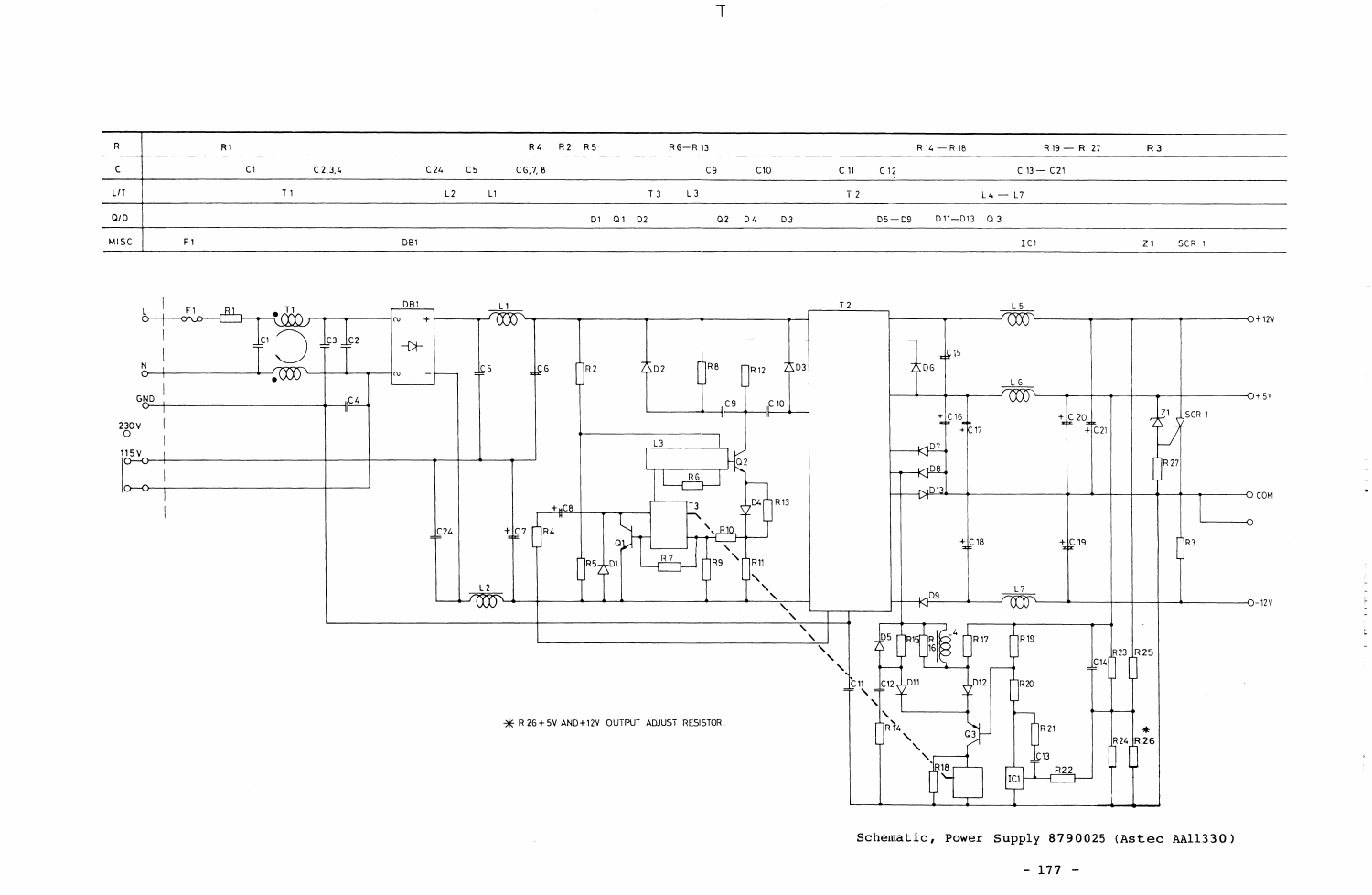$\pm 1$ 

 $\bullet$ 

 $\frac{4}{3}$ 

Schematic, Power Supply 8790025 (Astec AAl1330)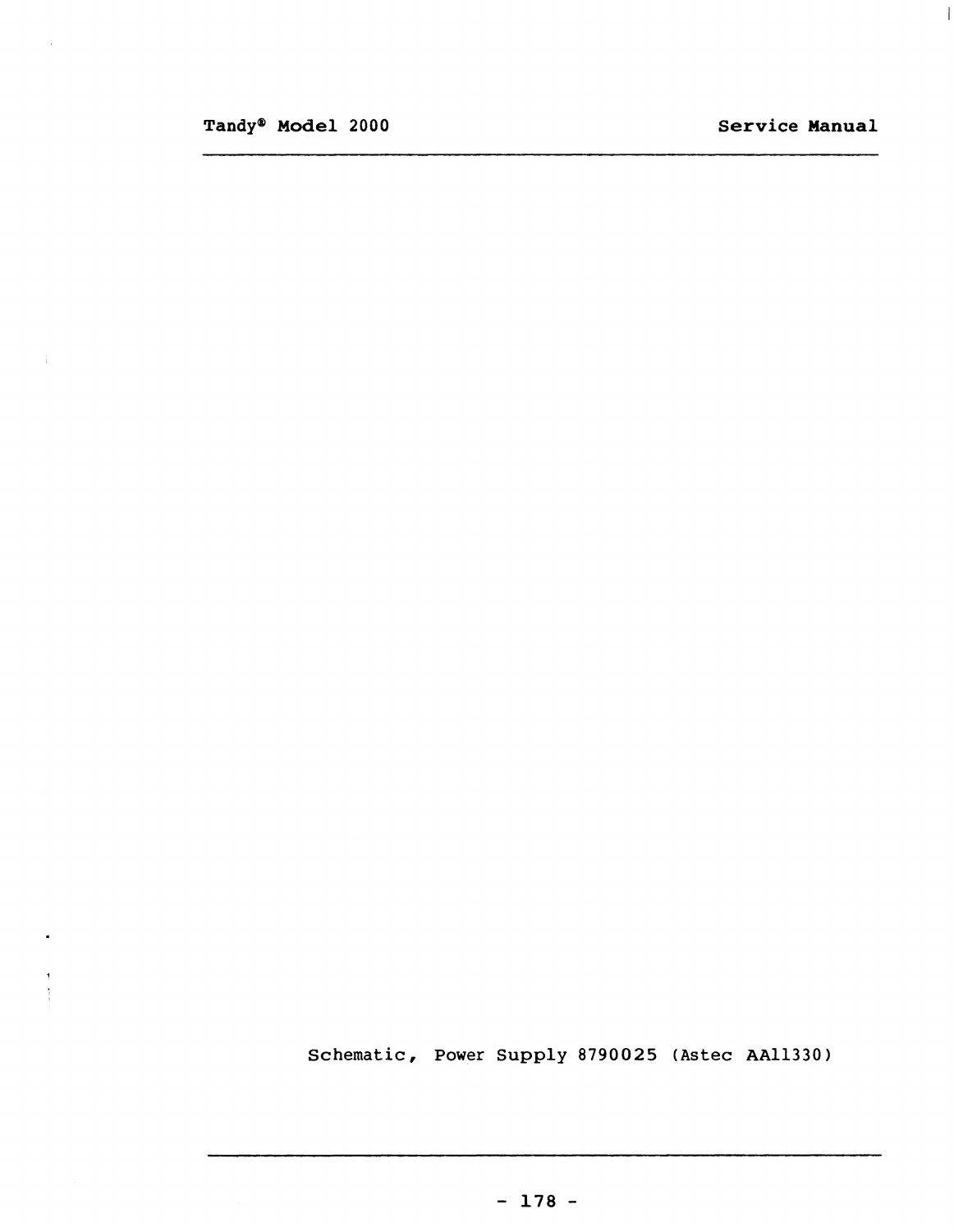# Parts List

Power Supply 8790025 38W (Astec AAl1330)

|                 | ================ |                                                                        | ====================================== |
|-----------------|------------------|------------------------------------------------------------------------|----------------------------------------|
| Item            | Sym              | Description                                                            | Part Number                            |
| C1              |                  | Capacitor, .01 mfd, 250V 20%                                           | 068-10300010                           |
| C <sub>2</sub>  |                  | Capacitor, .1 mfd, 250V 20%                                            | 068-10400010                           |
| C <sub>3</sub>  |                  | Capacitor, 4700 pfd, 400V 20% Cer                                      | 055-47220001                           |
| C <sub>4</sub>  |                  | Capacitor, 4700 pfd, 400V 20% Cer                                      | 055-47220001                           |
| C <sub>5</sub>  |                  | Capacitor, .22 mfd, 250V 20% Poly                                      | 058-22400130                           |
| C6              |                  | Capacitor, $100$ mfd, $250V$ $208$ Elec                                | 057-10120170                           |
| C <sub>7</sub>  |                  | Capacitor, 100 mfd, 250V 20% Elec                                      | 057-10120170                           |
| C8              |                  | Capacitor, 220 mfd, 10V +50/-10 Elec 057-22120080                      |                                        |
| C9              |                  | Capacitor, 470 pfd, 2KV 10%, Cer                                       | 055-47154426                           |
| C10             |                  | .01 mfd, 1KV 20%, Cer<br>Capacitor,                                    | 055-10368925                           |
| C11             |                  | Capacitor,<br>.01 mfd, 1KV 20%, Cer                                    | 055-10368925                           |
| C12             |                  | .22 mfd, 100V 20% Poly<br>Capacitor,                                   | 058-22400160                           |
| C13             |                  |                                                                        | 058-22300090                           |
| C14             |                  | Capacitor, .022 mfd, 50V 20% Poly<br>Capacitor, .22 mfd, 100V 20% Poly | 058-22400160                           |
| C15             |                  | Capacitor, 1000 mfd, 25V Elec                                          | 057-10220040                           |
| C16             |                  | Capacitor, 1000 mfd, 25V Elec                                          | 057-10220040                           |
| C17             |                  | Capacitor, 1000 mfd, 25V Elec                                          | 057-10220040                           |
| C18             |                  | Capacitor, 330 mfd, 16V Elec                                           | 057-33120120                           |
| C19             |                  | Capacitor, 330 mfd, 16V Elec                                           | 057-33120120                           |
| C <sub>20</sub> |                  | Capacitor, 470 mfd, 25V Elec                                           | 057-47120110                           |
| C21             |                  | Capacitor, 2200 mfd, 16V Elec                                          | 057-22220020                           |
| C <sub>22</sub> | Not Used         |                                                                        |                                        |
| C <sub>23</sub> |                  |                                                                        |                                        |
|                 | Not Used         |                                                                        |                                        |
| C <sub>24</sub> |                  | Capacitor, .22 mfd, 250V 20%                                           | 058-22400130                           |
| Dl              |                  | Rectifier, RGP10A                                                      | 226-10400050                           |
| D <sub>2</sub>  |                  | Rectifier, RGP10J                                                      | 226-10400060                           |
| D <sub>3</sub>  |                  | Rectifier, RGP10M                                                      | 226-10400100                           |
| D4              |                  | Rectifier, 1N4001GP                                                    | 226-10400080                           |
| D <sub>5</sub>  |                  | Silicon Diode, 1N4606                                                  | 212-10700210                           |
| D <sub>6</sub>  |                  | Rectifier Assembly                                                     | 853-00200190                           |
| D7              |                  | Rectifier Assembly                                                     | 853-00200190                           |
| D <sub>8</sub>  |                  | Rectifier Assembly                                                     | 853-00200190                           |
| D <sub>9</sub>  |                  | Rectifier, RGP10B                                                      | 226-10400070                           |
| D10             | Not Used         |                                                                        |                                        |
| D11             |                  | Silicon Diode, 1N4606                                                  | 212-10700210                           |
| D12             |                  | Silicon Diode, 1N4606                                                  | 212-10700210                           |
| D13             |                  | Rectifier, 1N4001GP                                                    | 226-10400080                           |
| DB1             |                  | Bridge Rectifier, KBP10                                                | 226-30500010                           |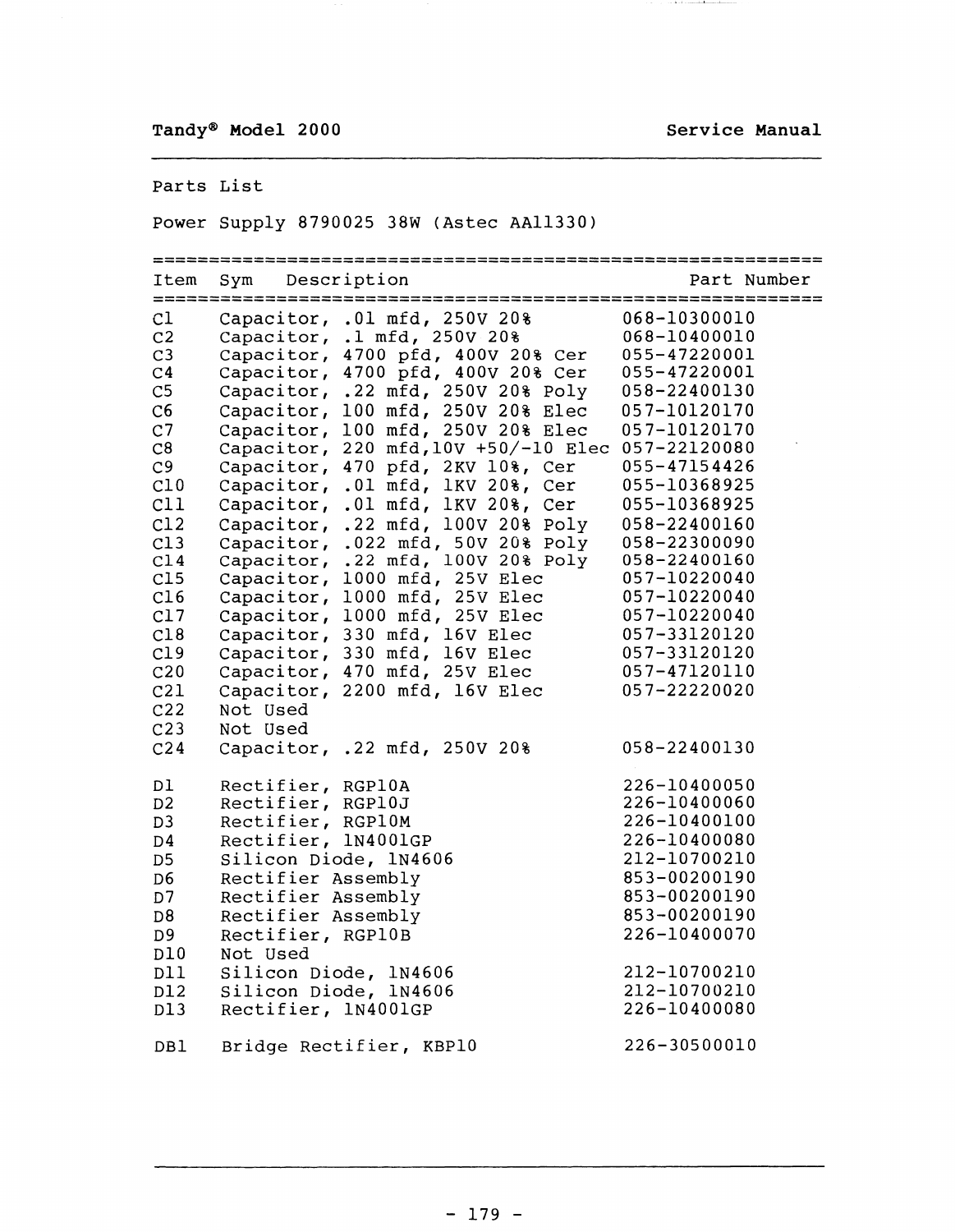Parts List

#### Power Supply 8790025 38W (Astec AAl1330)

===:======================================================== Item Sym Description ============================================================ ICI Ll  $L2$ L3 L4 L5 L6  $T<sub>1</sub>$ Ql Q2 Q3 Rl R2 R3 R4 R5 R6 R7 R8 R9 RIO Rl1 R12 R13 R14 R15 R16 R17 R18 R19 R20 R21 R22 R23 R24 R25 R26 R27 IC, TL431CLP Regulator Filter Choke Coil Assembly Filter Choke Coil Assembly Base Choke Choke, 1.5 mH Filter Choke Coil Assembly Filter Choke Coil Assembly Choke Coil Transistor, 80467, NPN Transistor, Power Transistor, 80561, PNP Thermistor, 4 ohm, 10% Resistor, 330 kohm, 1/2W 5% Resistor, 220 ohm, lW 5%, Metal Ox Resistor, 33 ohm, 2W 5% Metal Ox Resistor, 1 kohm, 1/4W 5% Resistor, 27 ohm,  $1/4W$  5% Resistor, 68 ohm, 1/4W 5% Resistor, 120 ohm, lW 5% Metal Ox Resistor,  $10$  ohm,  $1/4W$  5% Resistor, 10 ohm, 1/4W 5% Resistor, .75 ohm, lW 5% Metal Flm Resistor, 1 ohm, lW 5% Metal Film Resistor,  $5.6$  ohm,  $1/4W$  5% Resistor, 68 ohm, 1/4W 5% Resistor, 270 ohm, 1/2W 5% Resistor, 270 ohm, 1/2W 5% Resistor, 8.2 ohm, 1/4W 5% Resistor, 560 ohm, 1/4W 5% Resistor, 56 ohm,  $1/4W$  5% Resistor, 56 ohm,  $1/4W$  5% Resistor, 12 kohm, 1/4W 5% Resistor, 470 ohm, 1/4W 5% Resistor, 4.7 kohm, 1/4W 2% Resistor, 68 kohm, 1/4W 5% Resistor, 22 kohm, 1/4W 2% Resistor, 2.7 kohm, 1/4W 2% Resistor,  $12$  ohm,  $1/4W$  5% 211-10800100 852-20100140 852-20100140 328-00100030 328-00100010 852-20100180 852-20100180 328-00100060 209-11700460 853-00400050 210-11700350 258-40970015 240-33406033 248-22106052 248-33006063 240-10206022 240-27006022 240-68006022 248-12106052 240-10006022 240-10006022 247-07586054 247-10086054 240-56906022 240-68006022 240-27106033 240-27106033 240-82906022 240-56106022 240-56006022 240-56006022 240-12306022 240-47106022 247-47015022 240-68306022 247-22025022 247-27015022 240-12006022